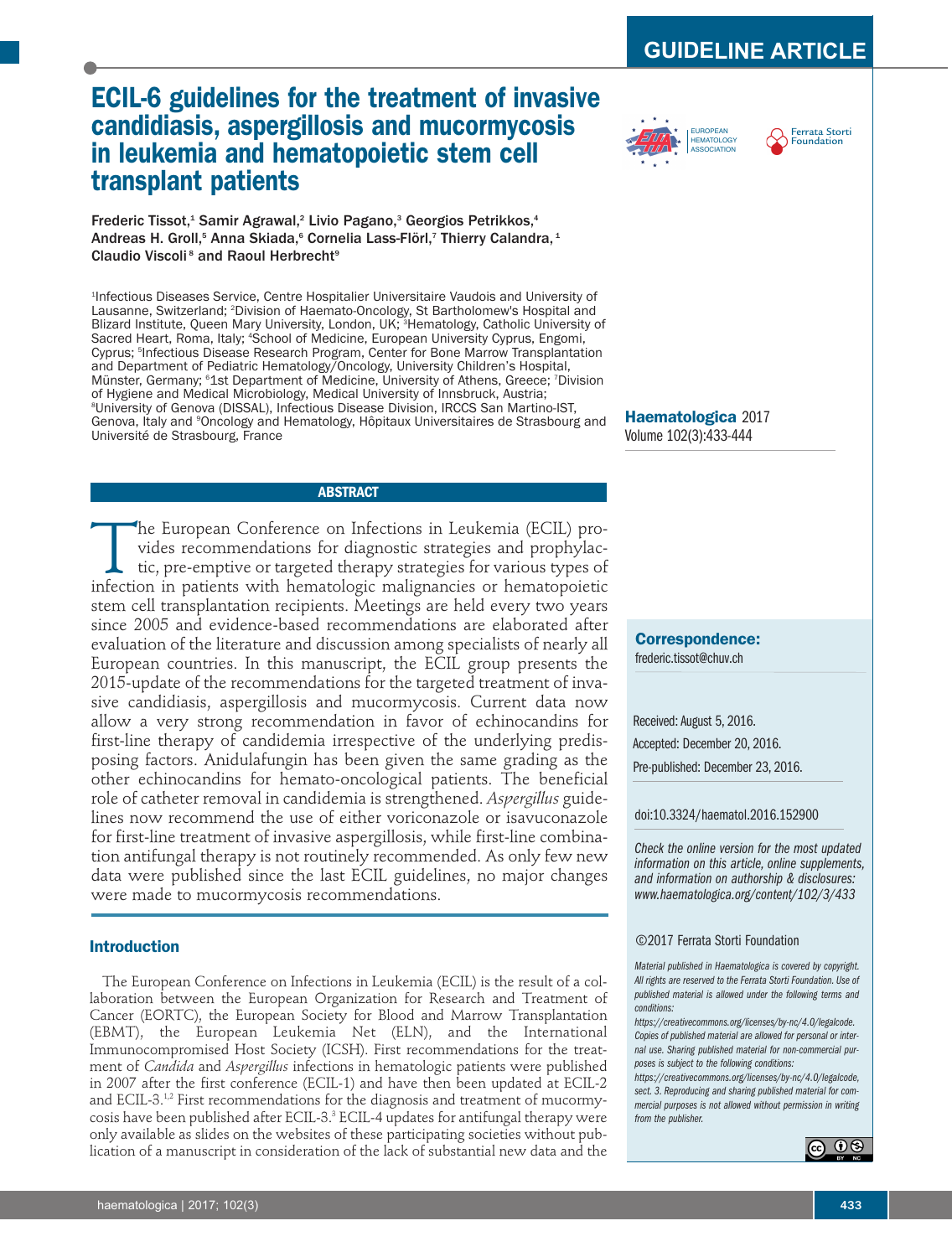limited modifications compared to the latest publication. With respect to the targeted treatment of fungal infections, the goals for ECIL-5 were to update the recommendations with analysis of the new data for invasive candidiasis, aspergillosis and mucormycosis in hematologic patients. The update was also necessary to change the prior 5-level grading (A to E) used during the ECILs 1 to 4 for the strength of recommendations for *Candida* and *Aspergillus* infections into the 3-level grading (A to C) already used during ECIL-3 for the first recommendation for mucormycosis (Table 1). 1-3 The grading for quality of evidence has not been modified.

# **Methods**

The ECIL-5 meeting was held in September 2013 and involved 57 experts from 21 countries, including 3 non-European countries. Slides of the conclusions of the ECIL-5 were made available on the websites of the EORTC, EBMT, ELN, and ICHS. The ECIL-6 meeting was held in September 2015 with the presence of 55 experts from 24 countries, including 4 non-European countries (see list of collaborators at the end of this Review).

At both the ECIL-5 and the ECIL-6 meetings, the antifungal therapy working group made a search for new publications regarding treatment of invasive candidiasis, aspergillosis and mucormycosis. The group was divided into three subgroups, each being responsible for one of each fungal infection type. The literature search was performed in Pubmed and Cochrane databases. Abstracts presented at major congresses during the previous two years were also retrieved and integrated into the ECIL recommendation. All recommendations referring to an abstract, however, were classified as provisional until the publication of the final manuscript.

The working group presented its recommendations during the plenary session at the ECIL-5 meeting and then incorporated the suggestions coming from the assembly. In cases in which full consensus was not obtained, the decision was put to the vote, and the final decision was based on a majority of votes from the full ECIL-5 assembly. The updated recommendations were presented on the next day during a second plenary session for final approval. Recommendations were graded on the basis of the strength of recommendations (3-level scale: A, B, or C) and quality of evidence (3-level scale: I, II, or III), as detailed in Table 1.

The manuscript of the ECIL-5 was put on hold after a debate arose on differences between ECIL and European Society for Clinical Microbiology and Infectious Diseases (ESCMID) / European Confederation of Medical Mycology (ECMM) recommendations on guidelines for prophylaxis and treatment of invasive aspergillosis (draft presented at the ECCMID 2014). <sup>4</sup> Two joint meetings were subsequently held (December 2014 and April 2015) to identify the differences and the exact reasons for these differences. The aim was not to modify the recommendations made by each of the two groups but rather to add explanations on the differences in the manuscript. For further clarification, a joint presentation was given at the ECIL-6 by members of the ECIL group and of the ESCMID/ECMM group. This resulted in a delay in publication of the ECIL-5 recommendations and during the ECIL-6 plenary session, the ECIL assembly approved a new search for publications or abstracts until September 2015 with inclusion of all relevant data on aspergillosis, candidiasis and mucormycosis for a full update of the guidelines. Final approval by the majority of the members of the group was obtained in Autumn 2015. The current manuscript includes updates from both the ECIL-5 and the ECIL-6 and is called "ECIL-6 guidelines for the treatment of inva-

sive candidiasis, aspergillosis and mucormycosis in leukemia and hematopoietic stem cell transplant patients".

# *Invasive candidiasis*

Like previous ECIL recommendations, the current guidelines for invasive candidiasis cover the hematologic population as well as the general population of patients. Although hematologic patients are the main focus of the recommendation, this distinction is maintained because available data from the original randomized controlled trials mainly include non-neutropenic patients. Chronic infections are not considered. Twenty-two major publications were identified (Tables 2 and 3). 5-26 Fifteen reported primary results from clinical trials. 5-11,13-17,19,20 One publication analyzed results of a subgroup of cancer patients from a previously published trial. 12 One publication reported the analysis of pooled data from 2 trials previously published with a focus on patients with an underlying malignancy. $^{21}$ All these studies were published before the ECIL-4. Since then, 5 studies have been identified, including one patientlevel quantitative review of 7 published trials on invasive candidiasis, one pooled patient-level data analysis from 5 prospective trials on anidulafungin, one systematic review of 17 randomized clinical trials focusing on invasive candidiasis in neutropenic patients, one prospective non-comparative trial evaluating a strategy of early oral switch from anidulafungin for invasive candidiasis, and one observational study comparing the initial use of echinocandin-based *versus* azole-based regimen for *C. parapsilosis* candidemia. 22-26 These publications were the reasons for the change in guidelines. Characteristics of these studies and main results are shown in Tables 2 and 3.

The number of neutropenic patients included in each of these studies was low and limited the level of evidence of the recommendation for this group of patients. The review published by Andes *et al*. showed that, in the univariate analysis, neutropenia was one of the factors significantly and negatively associated both with clinical outcome and with survival. <sup>22</sup> In the multivariate analysis, however, the effect of neutropenia disappeared, but there was a significant association of immunosuppressive therapy (including steroids) with lower survival. Other factors significantly associated with lower survival were the APACHE score, infection by *C. tropicalis* and age, while treatment with an echinocandin [Odds Ratio (OR) 0.65, 95%CI: 0.45-0.94; *P*=0.02] and catheter removal were both significantly associated with better survival (OR 0.50, 95%CI: 0.35-0.72; *P*=0.0001).

Based on the patient-level quantitative analysis by Andes *et al*., echinocandins must be considered as first-line choice for invasive *Candida* infections before species identification (Table 4). <sup>22</sup> The strength of recommendation is the same (A) for anidulafungin, caspofungin and micafungin and is also the same for the overall and the hematologic population. However, the quality of evidence is lower for hematologic patients (II) compared to the overall population, as the number of neutropenic patients recruited in the clinical trials was low. A recent communication on a patient-level pooled analysis of one randomized clinical trial and 4 open label studies focusing on anidulafungin in 46 neutropenic patients with candidemia showed comparable response and survival rates to those observed with caspofungin and micafungin in other studies. <sup>25</sup> Therefore, the grading is now similar (A II) for all three echinocandins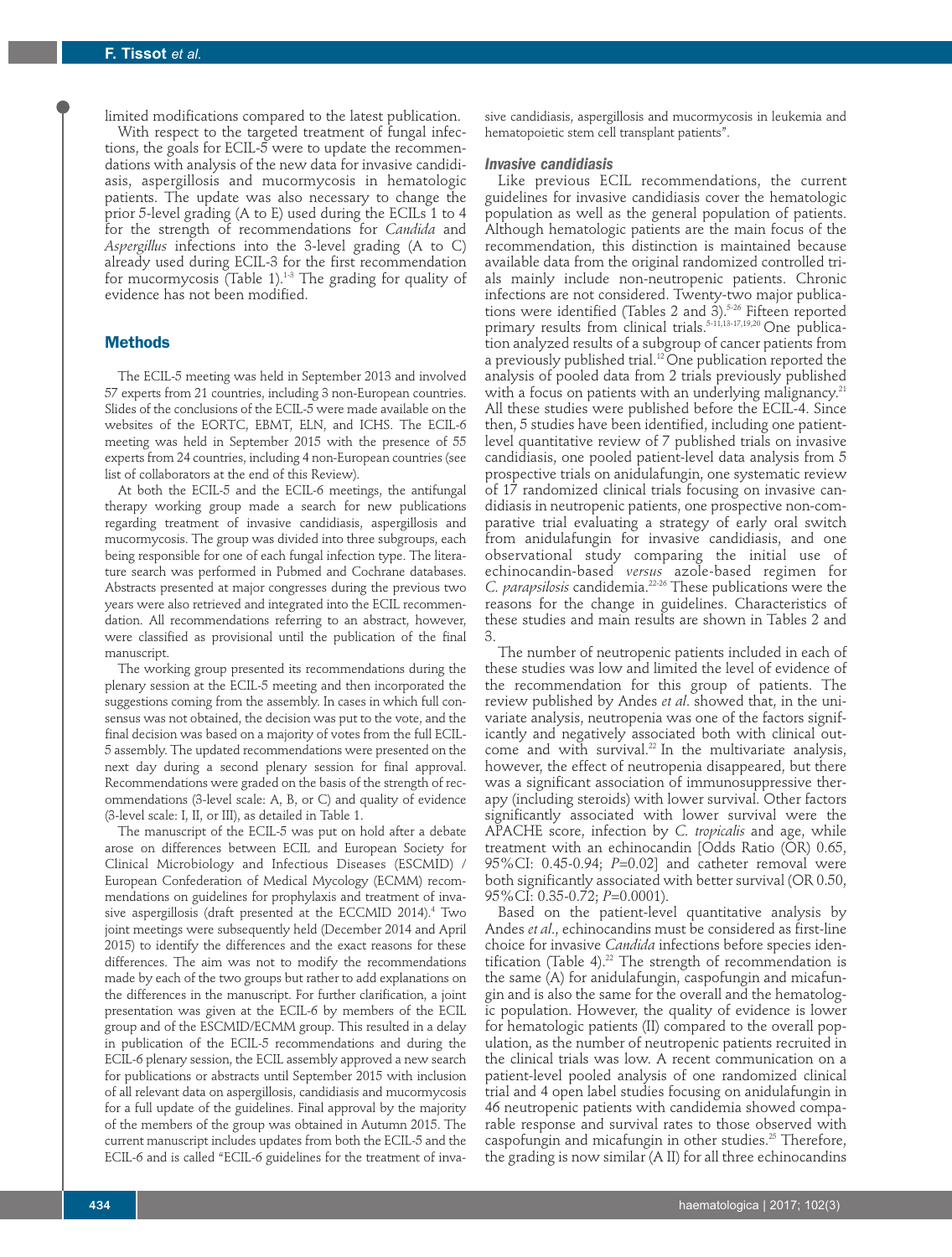| <b>Strength of recommendations</b> |                                                                                                                               |                                                                                                                                     |  |  |  |
|------------------------------------|-------------------------------------------------------------------------------------------------------------------------------|-------------------------------------------------------------------------------------------------------------------------------------|--|--|--|
| Grade                              | ECIL-1 to 4                                                                                                                   | <b>ECIL-5 and 6</b>                                                                                                                 |  |  |  |
| A                                  | Strong evidence for efficacy and substantial clinical benefit:                                                                | Good evidence to support a recommendation for use                                                                                   |  |  |  |
|                                    | strongly recommended                                                                                                          |                                                                                                                                     |  |  |  |
| B                                  | Strong or moderate evidence for efficacy,                                                                                     | Moderate evidence to support a recommendation for use.                                                                              |  |  |  |
|                                    | but only limited clinical benefit: generally recommended                                                                      |                                                                                                                                     |  |  |  |
| C                                  | Insufficient evidence for efficacy; or efficacy                                                                               | Poor evidence to support a recommendation for use                                                                                   |  |  |  |
|                                    | does not outweigh possible adverse consequences                                                                               |                                                                                                                                     |  |  |  |
|                                    | (e.g. drug toxicity or interactions) or cost of chemoprophylaxis                                                              |                                                                                                                                     |  |  |  |
|                                    | or alternative approaches: optional                                                                                           |                                                                                                                                     |  |  |  |
| D                                  | Moderate evidence against efficacy or for adverse outcome:                                                                    | Omitted                                                                                                                             |  |  |  |
|                                    | generally not recommended                                                                                                     |                                                                                                                                     |  |  |  |
| E                                  | Strong evidence against efficacy or for adverse outcome:                                                                      | Omitted                                                                                                                             |  |  |  |
|                                    | never recommended                                                                                                             |                                                                                                                                     |  |  |  |
|                                    | <b>Quality of evidence</b>                                                                                                    |                                                                                                                                     |  |  |  |
| Grade                              | ECIL-1 to $6$ (no change)                                                                                                     |                                                                                                                                     |  |  |  |
|                                    | Evidence from $\geq 1$ properly randomized, controlled trial                                                                  |                                                                                                                                     |  |  |  |
| $\mathbf{I}$                       | Evidence from $\geq 1$ well-designed clinical trial, without randomization; from cohort or case-controlled analytical studies |                                                                                                                                     |  |  |  |
|                                    | (preferably from > 1 center); from multiple time-series; or from dramatic results from uncontrolled experiments               |                                                                                                                                     |  |  |  |
| Ш                                  |                                                                                                                               | Evidence from opinions of respected authorities, based on clinical experience, descriptive studies, or reports of expert committees |  |  |  |

Table 1. Evolution over time of the grading system used for treatment of invasive *Candida* and *Aspergillus* infections.

ECIL: European Conference on Infections in Leukemia.

for the treatment of invasive candidiasis in hematologic patients.

Liposomal amphotericin B has also been graded A I for the overall population and A II for hematologic patients due to similar efficacy in comparison to micafungin. 15,21 However, its safety profile is less favorable and therefore liposomal amphotericin B should be considered as an alternative in case of contraindication to echinocandins. Fluconazole and voriconazole are potential alternatives for first-line treatment in the overall population provided there is no previous exposure to azoles and the infection is not severe (fluconazole).

After species identification, susceptibility testing should guide the treatment. In general, echinocandins remain the drug of choice, except for *C. parapsilosis* where fluconazole is more appropriate (Table 5). However, a recent observational study reported no difference in 30-day mortality and persistent candidemia at 72 hours of an echinocandinbased regimen compared to an azole-based therapy for patients with *C. parapsilosis* candidemia. <sup>26</sup> Therefore, the continuing use of echinocandins might be considered in patients with a clinical and microbiological response. When *Candida* species is azole-susceptible, step-down to fluconazole can be considered in stable patients after five days of intravenous (iv) therapy. 24 In patients with *Candida krusei* infection, switch to oral voriconazole is an option.

Although the role of catheter removal in the management of candidemia has long been controversial, most recent studies suggest a beneficial effect on outcome. 6-8,10,11,15,16,20,26-33Garnacho-Montero *et al*. showed in a large number of candidemia that early adequate therapy and removal of central venous line were independently associated with lower mortality. <sup>34</sup> The patient-level quantitative analysis by Andes *et al*. also demonstrated in a

multivariate analysis that removal of catheter was associated with a decreased mortality (OR 0.50; 95%CI: 0.35- 0.72; *P*=0.0001). <sup>22</sup> The recommendation is, therefore, to rapidly remove the catheter in the overall population (grade A II) as well as in hematologic patients (grade B II) irrespective of the *Candida* species. If central venous catheter cannot be removed, treatment should include an echinocandin or a lipid formulation of amphotericin B due to their better activity on *Candida* biofilms. 35-37

# *Invasive* **Aspergillus** *infections*

Nine prospective trials (only 4 being randomized comparative trials) had been published before the ECIL-4 and provided the basis of the previous guidelines for first-line therapy in invasive aspergillosis (Table 6). 38-46 An additional paper reported a post-hoc analysis of the trial comparing standard dose of liposomal amphotericin B to high-dose liposomal amphotericin B. <sup>47</sup> This post-hoc analysis comparing outcome in possible *versus* mycologically documented aspergillosis underscored the limited number of mycologically documented infections but did not lead to any change in the grading for liposomal amphotericin B. A second post-hoc analysis was performed on the voriconazole *versus* amphotericin B deoxycholate trial. <sup>48</sup> Integration of the results of baseline galactomannan detection tests performed after primary analysis and re-categorization according to the 2008 EORTC/MSG definition criteria allowed more mycologically documented cases of invasive aspergillosis to be identified. <sup>49</sup> Conclusions of this post-hoc analysis were similar to those of the primary analysis and therefore its results did not affect the grading for voriconazole and for amphotericin B deoxycholate.

At the time of the ECIL-5, results from the comparative study of voriconazole plus anidulafungin *versus* voricona-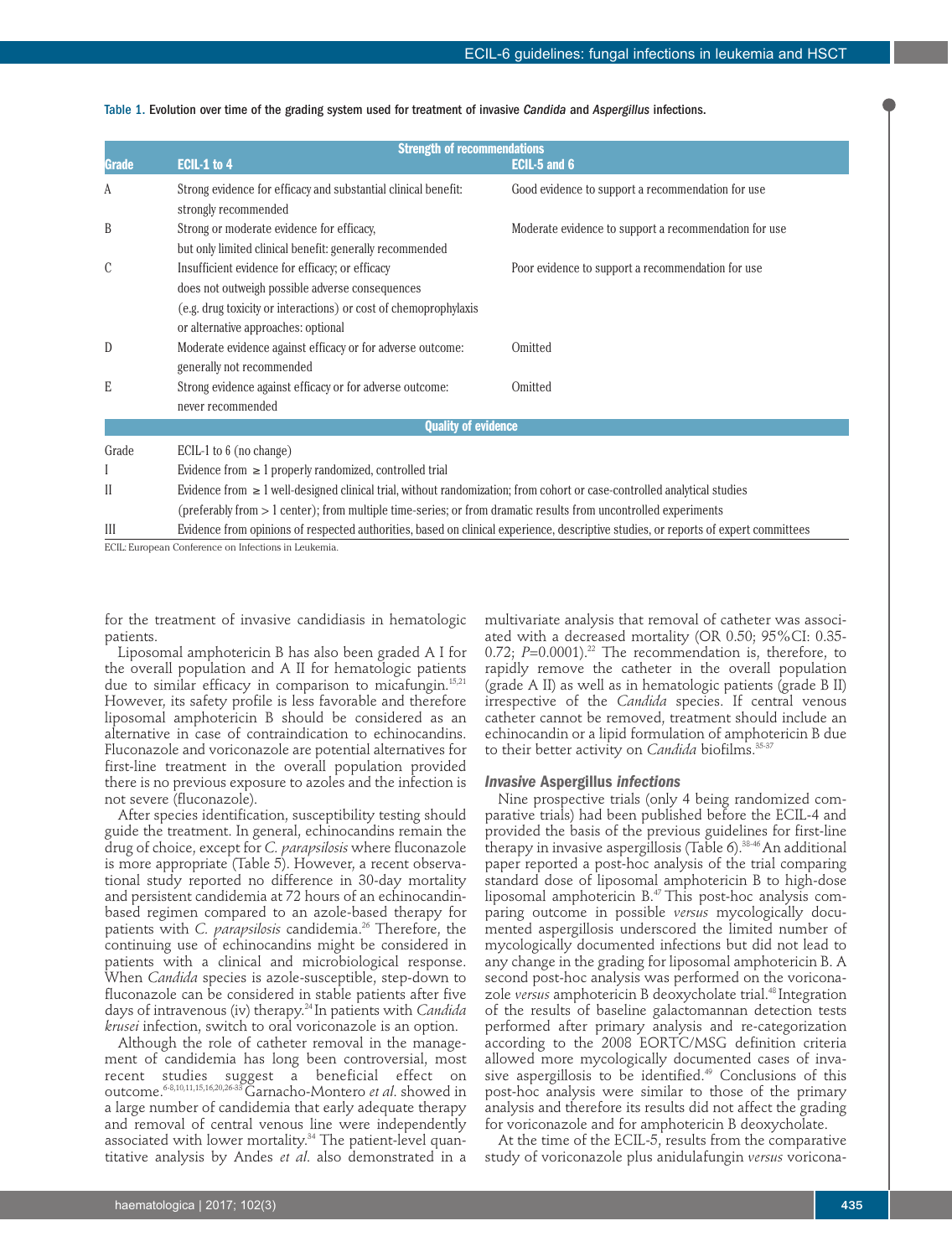| $1st$ author,                             | Type of study and critical inclusion<br>and exclusion criteria                                                                                                | N of<br><b>Treatment</b><br>(daily dose)                                                                                          |                   |                                     | N of pts <sup>a</sup> with |                                                 |  |
|-------------------------------------------|---------------------------------------------------------------------------------------------------------------------------------------------------------------|-----------------------------------------------------------------------------------------------------------------------------------|-------------------|-------------------------------------|----------------------------|-------------------------------------------------|--|
| year,<br>reference                        |                                                                                                                                                               |                                                                                                                                   | pts <sup>a</sup>  | <b>Cancer</b>                       | <b>IS</b><br>therapy       | <b>Neutropenia</b>                              |  |
| Rex, 1994 <sup>5</sup>                    | RCT; candidemia; pts with neutropenia or hematologic Fluconazole<br>cancer excluded                                                                           | $(400 \text{ mg})$                                                                                                                | 103               | 33                                  | 22                         | $\pmb{0}$                                       |  |
|                                           |                                                                                                                                                               | d-AmB $(0.5-0.6$ mg/kg)                                                                                                           | 103               | 32                                  | 24                         | $\boldsymbol{0}$                                |  |
| Nguyen, 1995 <sup>6</sup>                 | Prospective observational; candidemia;<br>any Candida species                                                                                                 | d-AmB (mostly $0.5$ -0.7 mg/kg)<br>Fluconazole (50-800 mg)                                                                        | 227<br>67         | 107<br>$32\,$                       | NA<br>NA                   | NA<br><b>NA</b>                                 |  |
| Anaissie, 1996 <sup>7</sup>               | RCT; candidemia and other acute invasive candidiasis<br>including urinary tract infections; any <i>Candida</i> species d-AmB (25-50 mg; 0.67 mg/kg            | Fluconazole (400 mg)<br>for neutropenic pts)                                                                                      | 75<br>67          | 43<br>42                            | NA<br>NA                   | 16 <sup>c</sup><br>20 <sup>c</sup>              |  |
| Anaissie, 1996 <sup>8</sup>               | Matched cohort study; candidemia;<br>any Candida species; only cancer pts                                                                                     | Fluconazole (200-600 mg)<br>d-AmB (0.3-1.2 mg/kg)                                                                                 | 45<br>45          | 45<br>45                            | NA<br><b>NA</b>            | 11 <sup>b</sup><br>11 <sup>b</sup>              |  |
| Phillips, 1997 <sup>9</sup>               | RCT; candidemia; C. krusei and                                                                                                                                | Fluconazole (800 on day 1 then 400 mg)                                                                                            | 50                | 10                                  | 16                         | $\boldsymbol{0}$                                |  |
|                                           | C. glabrata infections excluded                                                                                                                               | $d$ -AmB $(0.6 \text{ mg/kg})$                                                                                                    | 53                | 12                                  | 22                         | $\boldsymbol{0}$                                |  |
| Mora-Duarte,<br>200210                    | RCT; candidemia or deep-seated infections;<br>any Candida species; neutropenic pts excluded                                                                   | Caspofungin (70 on day 1 then 50 mg)<br>d-AmB (0.6-1.0 mg/kg)                                                                     | 109<br>115        | $30\,$<br>38                        | 28<br>18                   | 14<br>$10\,$                                    |  |
| Rex, 2003 <sup>11</sup>                   | RCT; candidemia; C. krusei infections excluded;<br>neutropenic pts excluded                                                                                   | Fluconazole (800 mg)<br>Fluconazole (800 mg)<br>$+$ d-AmB (0.6-0.7 mg/kg)                                                         | 107<br>112        | $20\,$<br>21                        | $\rm 29$<br>26             | $\boldsymbol{0}$<br>$\boldsymbol{0}$            |  |
| DiNubile, 2005 <sup>12</sup>              | Invasive candidiasis in cancer pts; subgroup analysis<br>of #6; numbers of pts not consistent<br>with primary manuscript                                      | Caspofungin (70 on day 1 then 50 mg)<br>d-AmB (0.6-1.0 mg/kg)                                                                     | 41<br>33          | 41<br>$33\,$                        | NA<br>NA                   | 14<br>$10\,$                                    |  |
| Kullberg, 2005 <sup>13</sup>              | RCT; candidemia; any Candida species;                                                                                                                         | Voriconazole (12 on day 1 then 6 mg/kg)                                                                                           | 248               | NA                                  | NA                         | $\boldsymbol{0}$                                |  |
|                                           | neutropenic pts excluded                                                                                                                                      | d-AmB (0.7-1.0 mg/kg) then fluconazole<br>$(400 \text{ mg})$                                                                      | 122               | NA                                  | NA                         | $\bf{0}$                                        |  |
| Ostrosky-<br>Zeichner, 2005 <sup>14</sup> | Prospective, non-comparative;<br>monotherapy for <i>de novo</i> candidemia (n=72);<br>monotherapy ( $n=25$ ) or combination ( $n=29$ )<br>for salvage therapy | Micafungin $(<50->200$ mg)<br>Micafungin $(>50->200$ mg)<br>Micafungin $(>50->200$ mg)<br>+ other agent                           | 72<br>25<br>29    | <b>NA</b><br><b>NA</b><br><b>NA</b> | NA<br>NA<br>NA             | 10<br>10<br>9                                   |  |
| Kuse, 2007 <sup>15</sup>                  | RCT; candidemia or deep-seated infections;                                                                                                                    | Micafungin (100 mg)                                                                                                               | 264               | 85                                  | 111                        | 34                                              |  |
|                                           | any Candida species                                                                                                                                           | $L$ -AmB $(3 \text{ mg/kg})$                                                                                                      | 267               | 90                                  | 111                        | 28                                              |  |
| Pappas, 2007 <sup>16</sup>                | RCT; candidemia or deep-seated infections;<br>any Candida species                                                                                             | Micafungin (100 mg)<br>Micafungin (150 mg)<br>Caspofungin (70 on day 1 then 50 mg)                                                | 191<br>199<br>188 | 68<br>$56\,$<br>$52\,$              | <b>NA</b><br>NA<br>NA      | 22<br>17<br>11                                  |  |
| Reboli, 2007 <sup>17</sup>                | RCT; candidemia or deep-seated infections;                                                                                                                    | Anidulafungin (200 on day 1 then 100 mg)                                                                                          | 127               | $\sqrt{28}$                         | 18                         | $\sqrt{3}$                                      |  |
|                                           | and Reboli, 2011 <sup>18</sup> C. krusei infections excluded; second publication<br>on factors associated with improved outcome in<br>C. albicans infections  | Fluconazole (800 on day 1 then 400 mg)                                                                                            | 118               | $27\,$                              | $27\,$                     | 4                                               |  |
| Queiroz-Telles,<br>200819                 | RCT; candidemia or deep-seated infections;<br>any Candida species; only pediatric pts                                                                         | Micafungin (2 mg/kg limited to 100 mg)<br>L-AmB $(3 \text{ mg/kg})$                                                               |                   | 48<br>50                            | <b>NA</b><br><b>NA</b>     | <b>NA</b><br>$6\phantom{.0}$<br>13<br><b>NA</b> |  |
| Betts, 2009 <sup>20</sup>                 | RCT; candidemia or deep-seated infections;                                                                                                                    | Caspofungin (70 on day 1 then 50 mg)                                                                                              |                   | 104                                 | $27\,$                     | 29<br>7                                         |  |
|                                           | safety as primary objective; any Candida species                                                                                                              | Caspofungin (150 mg)                                                                                                              |                   | 100                                 | $33\,$                     | 8<br>29                                         |  |
| Cornely 2011 <sup>21</sup>                | Analysis of pooled data from #12 and 13<br>restricted to cancer pts                                                                                           | Micafungin (100 mg), micafungin (150 mg),<br>caspofungin (70 on day 1 then 50 mg),<br>L-AmB $(3 \text{ mg/kg})$                   |                   | 1067                                | 359                        | <b>NA</b><br>114                                |  |
| Andes, 2012 <sup>22</sup>                 | A pt-level quantitative review of $#1, 6, 7, 8, 11, 12, 13;$<br>candidemia and deep-seated infections;<br>any Candida species                                 | Fluconazole, d-AmB, L-AmB, d-AmB<br>+ fluconazole, d-AmB then fluconazole,<br>voriconazole, caspofungin anidulafungin, micafungin |                   | 1915                                | 410                        | 440<br>139                                      |  |
| Kanji, 2013 <sup>23</sup>                 | Systematic review of 17 RCT;<br>focus on candidemia and deep-seated infections<br>in neutropenic pts                                                          | d-AmB, d-AmB + flucytosine, L-AmB, ABLC,<br>ketoconazole, fluconazole, voriconazole,<br>caspofungin, micafungin, anidulafungin    |                   | 5675                                | <b>NA</b>                  | <b>NA</b><br>342                                |  |

Table 2. Trials for first-line therapy of invasive candidiasis: critical inclusion and exclusion criteria, treatment and relevant characteristics of the patients.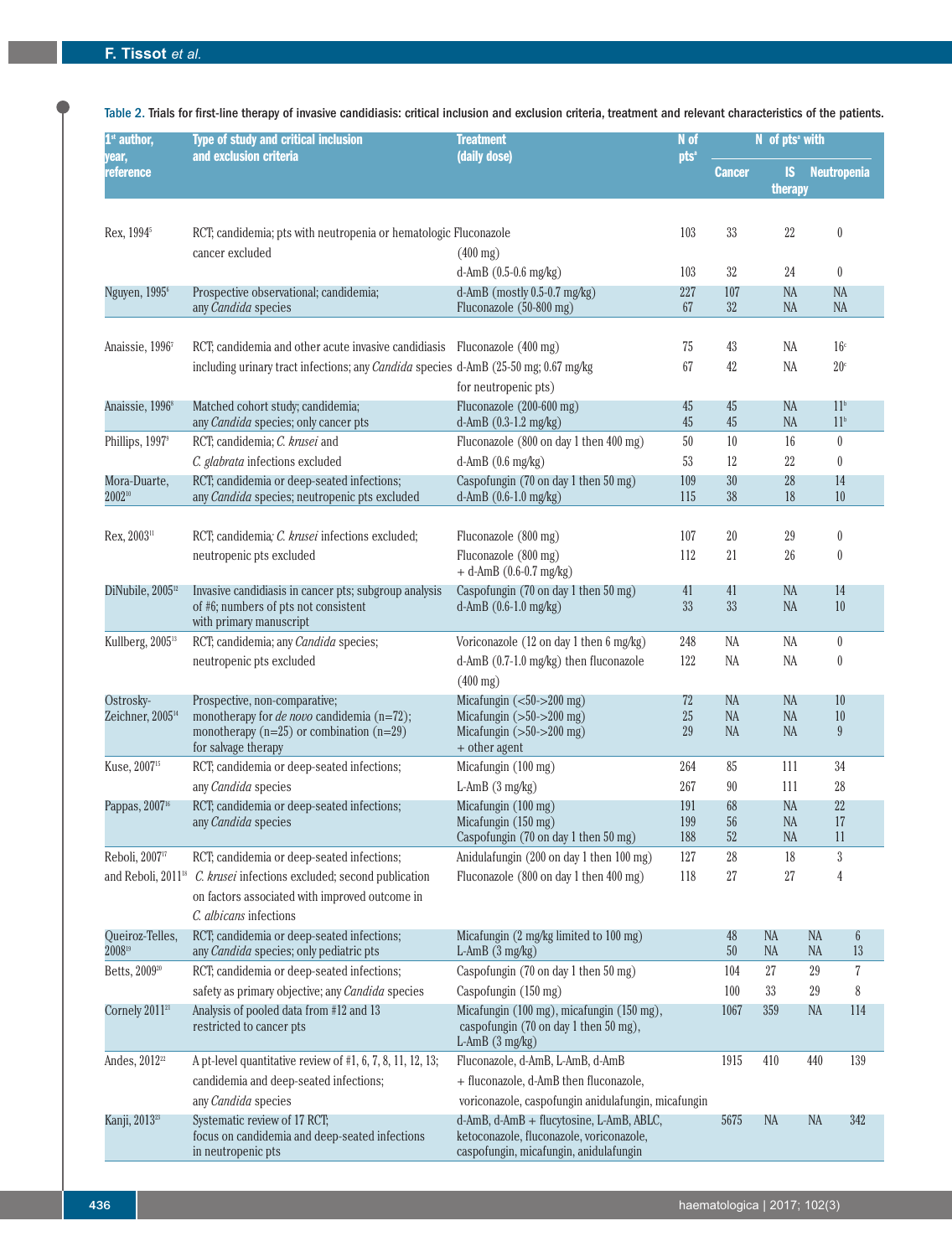| Vasquez, $2014^{24}$           | Prospective, non-comparative, evaluating iv<br>to oral step-down strategy; candidemia<br>or deep-seated infections; any Candida species   | Anidulafungin (200 on day 1 then 100 mg),<br>possible switch to oral fluconazole (400 mg)<br>or voriconazole (200 mg bid) after day 5 | 250           | NA              | NA              |    |
|--------------------------------|-------------------------------------------------------------------------------------------------------------------------------------------|---------------------------------------------------------------------------------------------------------------------------------------|---------------|-----------------|-----------------|----|
| Herbrecht, 2014 <sup>25</sup>  | Pooled analysis of an RCT and 4 non-comparative<br>open label studies; candidemia;<br>focus on neutropenic pts treated with anidulafungin | Anidulafungin (200 on day 1 then 100 mg)                                                                                              | 46            | NA              | <b>NA</b>       | 46 |
| Fernandez-Ruis,<br>$2015^{26}$ | Prospective non-interventional population<br>-based study; C. parapsilosis candidemia.                                                    | Azole-based (42%), echinocandin-based (24.7%),<br>amphotericin B-based (19%), combination<br>therapy (14.4%). Dose not specified.     | $194^{\rm d}$ | 61 <sup>d</sup> | 72 <sup>d</sup> | 7d |

a Numbers of patients refer to the modified intent to treat population when available or to the intent to treat population; for this reason and due to some inconsistencies numbers may be different in primary manuscript and in pooled analysis. "Neutropenia defined by less than bet defined by less than 500/µL; "number of episodes. pts: patients; IS: immunosuppressive (including steroids therapy); iv: intravenous;ABLC: amphotericin B lipid complex; d-AmB: deoxycholate amphotericin B; L-AmB: liposomal amphotericin B;RCT:randomized controlled trial.

zole plus placebo were only available in abstract form. The results have been discussed with a provisional grading that could be transformed in a definite grading, as no additional data available in the full paper suggested a need for change in provisional recommendations. <sup>50</sup> This study failed to reach the primary endpoint of decreased all-cause mortality at week 6 (difference of -8.2% in favor of combination; *P*=0.087). However, in a subgroup of patients with an invasive aspergillosis documented by positive galactomannan in either serum or bronchoalveolar lavage, 6-week all-cause mortality was lower in patients receiving combination therapy (difference of - 11.6% in favor of combination; *P*=0.037). A large majority of the ECIL members felt that this subgroup analysis, that had not been originally planned, was not sufficient to give a stronger recommendation although this subgroup included 80% of the modified intent-to-treat population. Therefore, the combination of voriconazole plus anidulafungin was graded C I for primary therapy of invasive aspergillosis while all other combinations were graded C III in the absence of well-designed studies for first-line therapy.

Table 6 summarizes the main characteristics and results of the various studies. Importantly, very few studies had a large number of patients with a mycological documentation. 40,41,50As shown by the 2 post-hoc analyses, survival was substantially lower in mycologically-documented infections compared to possible cases. 47,48Therefore, studies with a limited number of documented cases cannot lead to the strongest recommendations. As no study specifically addressed management of breakthrough aspergillosis after failure of posaconazole or voriconazole prophylaxis, no recommendation could be made on this issue.

The clinical trial comparing the new triazole isavuconazole *versus* voriconazole for primary therapy of invasive aspergillosis could not be discussed during the ECIL-5 as results were only presented as an abstract in 2014. However, the group could review the data from these abstracts during the ECIL-6 meeting. Isavuconazole appears to be as effective as voriconazole for the treatment of invasive aspergillosis and has a better safety profile. Therefore, a grade A I similar to the grading for voriconazole has been given to isavuconazole (Table 7). As the full paper was published shortly after the meeting, and confirms the results, the provisional grading attributed during the meeting has been transformed into a definite grading in this manuscript. $^{\scriptscriptstyle 51}$ 

Currently, amphotericin B deoxycholate is considered to have no role in the treatment of invasive aspergillosis when more effective and less toxic agents are available. Its limited efficacy and its poor safety profile led to a recommendation against its use. No substantial change has been made for second-line therapy in the absence of new data (Table 8).

#### *Mucormycosis*

Diagnostic and therapeutic strategies were discussed during the ECIL-5 and the ECIL-6. *Rhizopus, Mucor, Lichtheimia* (previously classified as *Absidia*), *Cunninghamella, Rhizomucor, Apophysomyces,* and *Saksenaea* are the genera most frequently involved in human disease. 52 *Cunninghamella* species is more virulent in experimental models and may be associated with a higher mortality rate in patients. <sup>53</sup> So far, there has not been enough evidence that identification of mucormycosis to the genus and/or species level helps guide antifungal treatment. 54,55 Species identification remains, nevertheless, important for outbreak investigations. <sup>56</sup> However, the differentiation between mucormycosis and other invasive mold infection is of critical importance as it has major therapeutic implications.

While epidemiological aspects and some clinical (sinus disease, concomitant diabetes, occurrence under voriconazole therapy) and radiological (reverse halo sign on chest CT-scan) factors may help to suspect mucormycosis, the diagnosis remains difficult and biopsy of the lesion is often required. Identification of the pathogen most often comes from microscopic, culture and/or histopathological examination of relevant samples. New diagnostic approaches include molecular testing on serum and various other clinical samples including formalin-fixed tissues, MALDI-TOF and *Mucorales*-specific T-cell detection. 57-64 Although these new approaches are very promising for an earlier diagnosis, no grading for their use can be given yet due to the lack of data.

Amphotericin B, posaconazole and isavuconazole are the most potent agents *in vitro*. 65-67 Currently, no validated minimum inhibitory concentration breakpoints for any of the drugs are available and thus determination of susceptibility categories is not possible for the agents of mucormycosis. The ECIL-3 recommendations for the treatment of mucormycosis were mostly based on retrospective studies, registry data and small prospective non-controlled studies. 3,68-77 Few new data are available for the treatment of mucormycosis since the ECIL 4 and, therefore, the current recommendations are very similar (Table 9).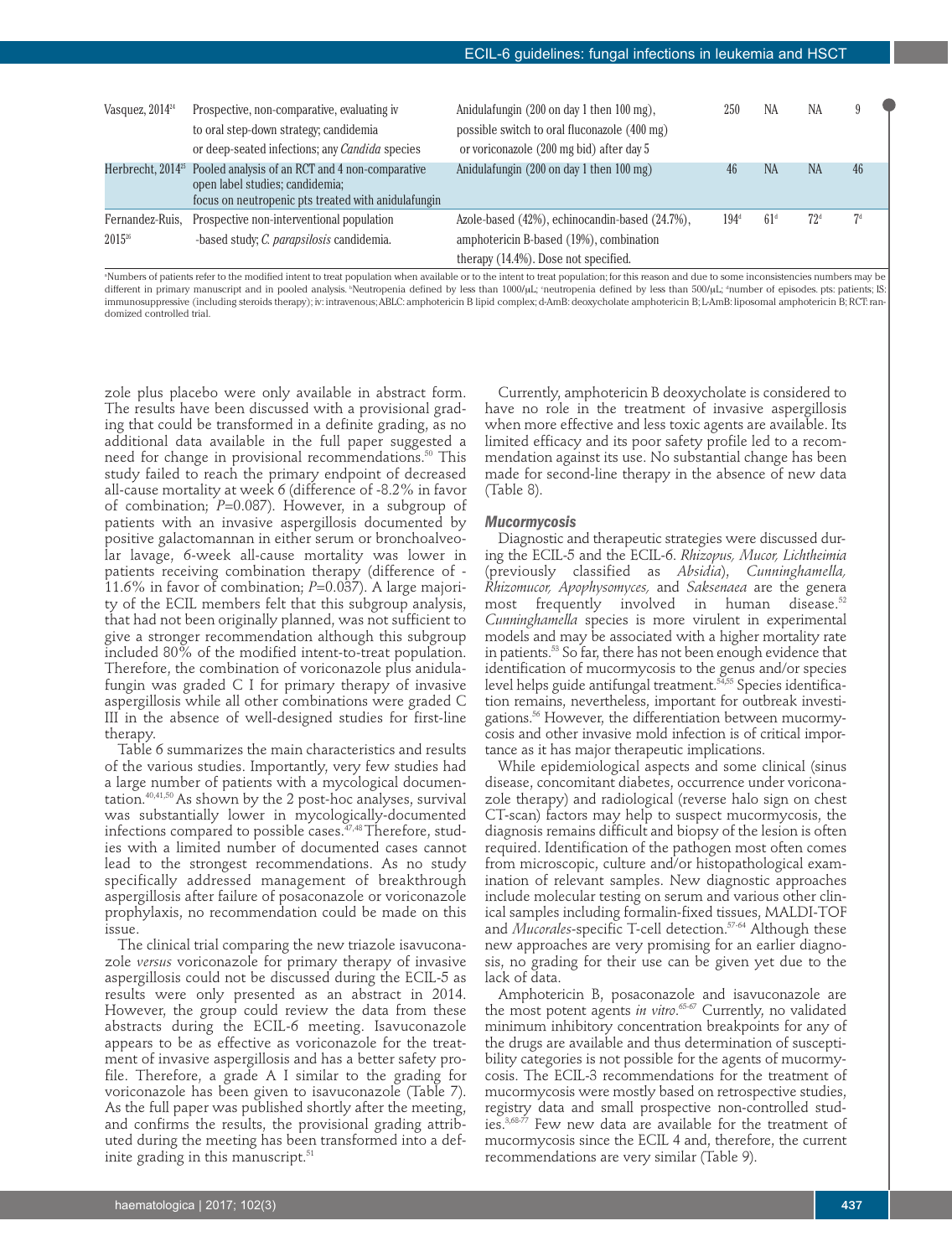| 1 <sup>st</sup> author, year, reference | <b>Treatment</b>                                                                  | <b>Response rate at end of therapy</b>                                                                         | <b>Other efficacy outcomes</b>                                                                        | <b>Safety profile</b>                                                                         |
|-----------------------------------------|-----------------------------------------------------------------------------------|----------------------------------------------------------------------------------------------------------------|-------------------------------------------------------------------------------------------------------|-----------------------------------------------------------------------------------------------|
| Rex, 1994 <sup>5</sup>                  | Fluconazole                                                                       | No difference                                                                                                  | No difference                                                                                         | Fluconazole                                                                                   |
|                                         | $d$ -Am $B$                                                                       | in response rates                                                                                              | in survival                                                                                           | better tolerated                                                                              |
| Nguyen, 1995 <sup>6</sup>               | Fluconazole                                                                       | Fluconazole                                                                                                    | No difference                                                                                         | Fluconazole                                                                                   |
|                                         | $d$ -Am $B$                                                                       | as efficacious<br>as d-AmB                                                                                     | in survival                                                                                           | better tolerated                                                                              |
| Anaissie, 19967                         | Fluconazole                                                                       | Similar for                                                                                                    | No difference                                                                                         | Fluconazole                                                                                   |
|                                         | $d$ -Am $B$                                                                       | fluconazole<br>and d-AmB                                                                                       | in survival                                                                                           | better tolerated                                                                              |
| Anaissie, 1996 <sup>8</sup>             | Fluconazole<br>$d$ -Am $B$                                                        | Similar for fluconazole<br>and d-AmB<br>relapse and survival rates                                             | No difference<br>in time to defervescence                                                             | Fluconazole<br>better tolerated                                                               |
| Phillips, 1997 <sup>9</sup>             | Fluconazole                                                                       | Similar for fluconazole                                                                                        | No difference                                                                                         | Fluconazole                                                                                   |
|                                         | $d$ -Am $B$                                                                       | and d-AmB                                                                                                      | in survival rates                                                                                     | better tolerated                                                                              |
| Mora-Duarte, 2002 <sup>10</sup>         | Caspofungin<br>$d$ -Am $B$                                                        | Caspofungin<br>not inferior to d-AmB                                                                           | Similar survival<br>and relapse rate                                                                  | Less clinical and<br>laboratory drug-related<br>adverse events<br>with caspofungin            |
| Rex, 2003 <sup>11</sup>                 | Fluconazole                                                                       | Improved success rate                                                                                          | Similar time                                                                                          | Fluconazole                                                                                   |
|                                         | $Fluconazole + d-AmB$                                                             | for the combination                                                                                            | to failure and survival;                                                                              | monotherapy better                                                                            |
|                                         |                                                                                   | therapy                                                                                                        | higher rate of blood                                                                                  | tolerated than                                                                                |
|                                         |                                                                                   |                                                                                                                | culture clearance with<br>combination                                                                 | combination therapy                                                                           |
| DiNubile, 2005 <sup>12</sup>            | Voriconazole<br>d-AmB then fluconazole                                            | Voriconazole not inferior<br>to d-AmB/fluconazole<br>cultures                                                  | Similar survival and<br>time to clear blood<br>receiving voriconazole                                 | Less all-cause adverse<br>events in patients<br>receiving voriconazole                        |
| Kullberg, 2005 <sup>13</sup>            | Caspofungin                                                                       | Similar for                                                                                                    | Response                                                                                              | Caspofungin                                                                                   |
|                                         | $d$ -Am $B$                                                                       | caspofungin and                                                                                                | rate lower in                                                                                         | better tolerated                                                                              |
|                                         |                                                                                   | d-AmB                                                                                                          | neutropenic than in                                                                                   | than                                                                                          |
|                                         |                                                                                   |                                                                                                                | non-neutropenic cancer pts                                                                            | $d$ -Am $B$                                                                                   |
| Ostrosky-Zeichner, 2005 <sup>14</sup>   | Micafungin<br>Micafungin $+$<br>other agent                                       | High success rate<br>for first-line<br>and salvage therapy                                                     | High success rate<br>in neutropenic pts                                                               | No unexpected<br>adverse event                                                                |
| Kuse, 2007 <sup>15</sup>                | Anidulafungin                                                                     | Higher response<br>rate for                                                                                    | Similar 6-week survival;<br>higher microbiological                                                    | More drug-related elevation<br>in liver enzymes                                               |
|                                         | Fluconazole                                                                       | anidulafungin                                                                                                  | response rate for anidulafungin;<br>same conclusion for subgroup                                      | in patients receiving<br>fluconazole                                                          |
|                                         |                                                                                   |                                                                                                                | of C. albicans infections                                                                             |                                                                                               |
| Pappas, 2007 <sup>16</sup>              | Micafungin<br>L-AmB                                                               | Micafungin<br>not inferior to L-AmB                                                                            | Similar survival and time<br>to clear blood cultures<br>adverse events in pts<br>receiving micafungin | Less clinical and<br>biological drug-related<br>adverse events in pts<br>receiving micafungin |
| Reboli, 2007 <sup>17</sup> and          | Micafungin (100 mg)                                                               | Similar for the                                                                                                | No significant                                                                                        | Same safety profile                                                                           |
| Reboli, 2011 <sup>18</sup>              | Micafungin (150 mg)                                                               | three arms in                                                                                                  | difference in survival:                                                                               | for both doses                                                                                |
|                                         | Caspofungin                                                                       | neutropenic pts                                                                                                | similar response rates                                                                                | of micafungin                                                                                 |
|                                         |                                                                                   |                                                                                                                | and caspofungin                                                                                       | and caspofungin                                                                               |
| Queiroz-Telles, 2008 <sup>19</sup>      | Micafungin<br>$L-AmB$                                                             | Similar for both<br>treatments<br>of the age                                                                   | Similar survival;<br>efficacy independent<br>discontinuation in L-AmB arm                             | More adverse events<br>leading to treatment<br>discontinuation in L-AmB arm                   |
| Betts, 2009 <sup>20</sup>               | Caspofungin (50 mg)                                                               | Similar for both                                                                                               | Similar                                                                                               | Safety not inferior                                                                           |
|                                         | Caspofungin (150 mg)                                                              | doses of caspofungin                                                                                           | survival and time<br>to clear blood cultures                                                          | for high-dose                                                                                 |
|                                         |                                                                                   |                                                                                                                |                                                                                                       | caspofungin                                                                                   |
| Cornely, 2011 <sup>21</sup>             | Micafungin (100 mg),<br>micafungin (150 mg),<br>caspofungin, L-AmB                | Similar response rate across<br>the two trials and all<br>treatment arms<br>for pts with or without malignancy | Similar survival<br>for all treatments<br>groups for pts with or<br>without malignancy                | <b>NA</b>                                                                                     |
| Andes, 2012 <sup>22</sup>               | Fluconazole,                                                                      | Higher response rate                                                                                           | Higher mortality when older age,                                                                      | NA                                                                                            |
|                                         | d-AmB, L-AmB,<br>d-AmB + fluconazole,                                             | when use of<br>echinocandin or central                                                                         | greater Apache II score,<br>immunosuppressive therapy,                                                |                                                                                               |
|                                         | d-AmB then fluconazole, voriconazole,<br>caspofungin anidulafungin,<br>micafungin | catheter removed:<br>lower response rate<br>when greater Apache II score                                       | or C. tropicalis infection;<br>lower mortality when<br>use of echinocandin                            |                                                                                               |

or central venous catheter removed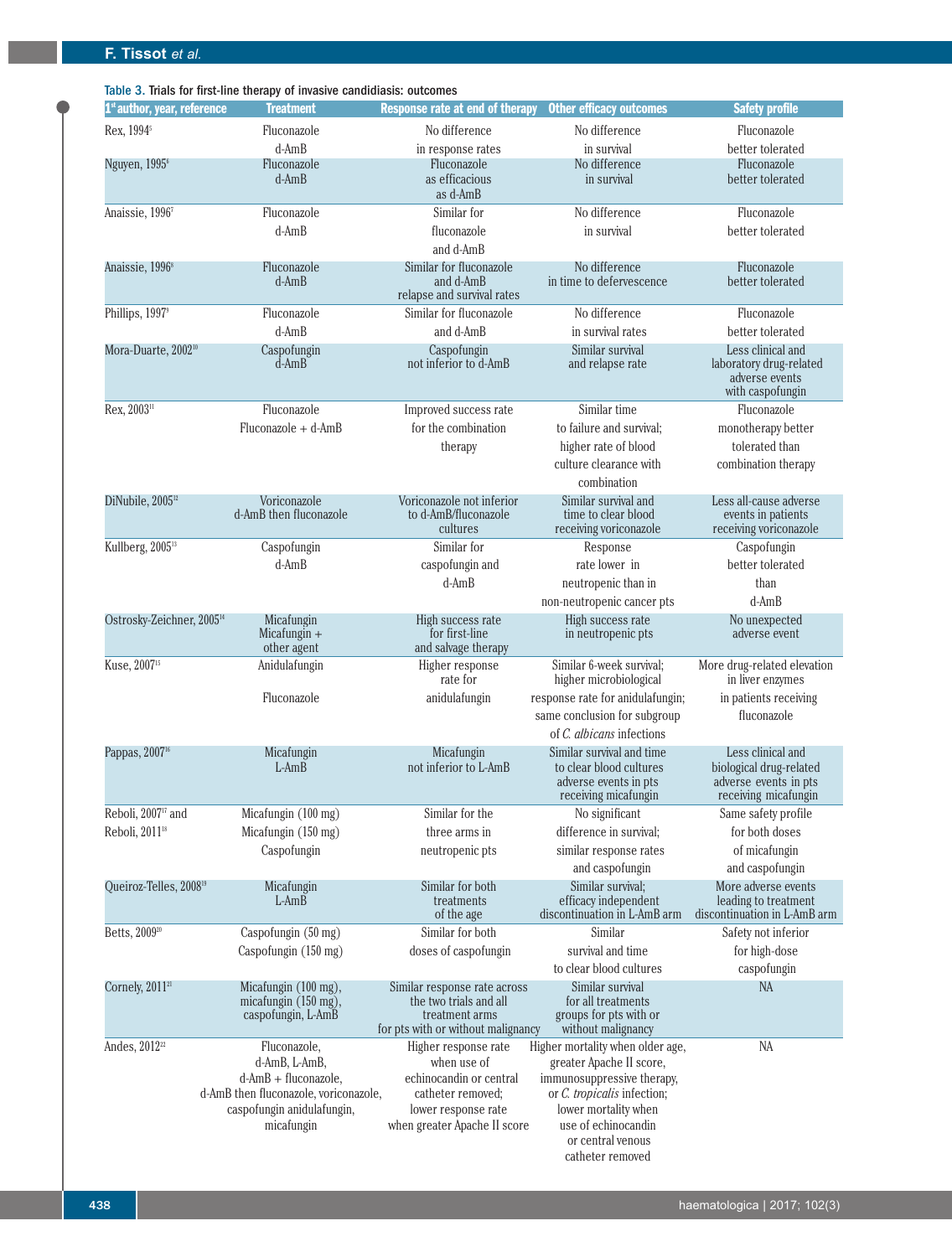| Kanji, 2013 <sup>23</sup>          | $d$ -AmB, $d$ -AmB + flucytosine,<br>L-AmB, ABLC, ketoconazole,<br>fluconazole, voriconazole,<br>caspofungin micafungin, anidulafungin | Trends favoring<br>non-polyene compounds                                                                    | <b>NA</b>                                                                                                                                                  | <b>NA</b>                                                                  |
|------------------------------------|----------------------------------------------------------------------------------------------------------------------------------------|-------------------------------------------------------------------------------------------------------------|------------------------------------------------------------------------------------------------------------------------------------------------------------|----------------------------------------------------------------------------|
| Vasquez, 2014 <sup>24</sup>        | Anidulafungin, then fluconazole<br>or voriconazole                                                                                     | Similar success rate for<br>early switch $(< 7d$ ) and MITT<br>population across all <i>Candida</i> species | No difference<br>in survival                                                                                                                               | Nausea and vomiting as the<br>most frequent drug-related<br>adverse events |
| Herbrecht, 2014 <sup>25</sup>      | Anidulafungin                                                                                                                          | Overall 52%<br>success rate, lower when<br>persistent neutropenia                                           | 24%<br>all-cause mortality<br>at day 28                                                                                                                    | <b>NA</b>                                                                  |
| Fernandez-Ruis, 2015 <sup>26</sup> | Echinocandin-basedNA<br>Azole-based                                                                                                    | NA                                                                                                          | No difference in clinical<br>failure (all-cause mortality between<br>day 3 and 30 and persistent candidemia<br>$>$ 72 h after start of antifungal therapy) | <b>NA</b>                                                                  |

NA: not available; MITT: modified intention-to-treat; d-AmB: deoxycholate amphotericin B; L-AmB: liposomal amphotericin B; pts: patients.

A prospective non-comparative trial assessed the efficacy and safety of first-line therapy with high-dose liposomal amphotericin B given at 10 mg/kg/day combined with surgery when appropriate. <sup>78</sup> This trial demonstrated efficacy of high-dose liposomal amphotericin B plus surgery in mucormycosis with a survival rate of 62% at week 12. The only factor associated with mortality was the presence of hematologic malignancy or cancer (HR: 3.15; 95%CI: 1.12-8.91; *P*=0.02). Renal impairment of any degree was observed in 40% of the patients but was transient in most of them. These results confirm the beneficial role of liposomal amphotericin B but do not yet allow any recommendation for the administration of such a high dose of 10 mg/kg/day.

A short paper presented data from a retrospective analysis of a combination of posaconazole and a lipid formulation of amphotericin B. <sup>79</sup> Thirty-two patients received this combination of posaconazole with liposomal amphoTable 4. ECIL-6 recommendations for initial first-line treatment of can- didemia.

|                                          | <b>Overall</b><br>population | <b>Hematologic</b><br><b>patients</b> |
|------------------------------------------|------------------------------|---------------------------------------|
| Antifungal therapy                       |                              |                                       |
| Micafungin <sup>a</sup>                  | ΑI                           | A II                                  |
| Anidulafungin                            | ΑI                           | A II <sup>b</sup>                     |
| Caspofungin                              | A I                          | A II                                  |
| Liposomal amphotericin B                 | ΑI                           | A II                                  |
| Amphotericin B lipid complex             | B II                         | B II                                  |
| Amphotericin B colloidal dispersion      | B II                         | B II                                  |
| Amphotericin B deoxycholate <sup>c</sup> | C I                          | C II                                  |
| Fluconazole <sup>de</sup>                | ΑI                           | C III                                 |
| Voriconazole <sup>d</sup>                | ΑI                           | B II                                  |
| Catheter removal <sup>f</sup>            | A II                         | B II                                  |

<sup>a</sup>See warning box in European label; <sup>b</sup>provisional grading; close monitoring for adverse event is required; dnot in severely ill unstable patients; enot in patients with previous azole exposure; <sup>f</sup> if the catheter cannot be removed,use of an echinocandin or a lipid formulation of amphotericin B is recommended.

| <b>Candida species</b> | <b>Overall population</b>               |                | <b>Hematologic patients</b>         |              |
|------------------------|-----------------------------------------|----------------|-------------------------------------|--------------|
| C. albicans            | Echinocandins <sup>a</sup>              | A I            | Echinocandins                       | A II         |
|                        | Fluconazole <sup>b</sup>                | A I            | Fluconazole                         | C III        |
|                        | Liposomal amphotericin B                | A I            | Liposomal amphotericin B            | B II         |
|                        | Amphotericin B lipid complex            | A II           | Amphotericin B lipid complex        | B II         |
|                        | Amphotericin B colloidal dispersion     | A II           | Amphotericin B colloidal dispersion | B II         |
|                        | Amphotericin B deoxycholate             | C I            | Amphotericin B deoxycholate         | C II         |
| C. glabrata            | Echinocandins <sup>a</sup>              | AI             | Echinocandins                       | A II         |
|                        | Liposomal amphotericin B                | B <sub>I</sub> | Liposomal amphotericin B            | <b>B</b> II  |
|                        | Amphotericin B lipid complex            | B II           | Amphotericin B lipid complex        | B II         |
|                        | Amphotericin B colloidal dispersion     | B II           | Amphotericin B colloidal dispersion | B II         |
|                        | Amphotericin B deoxycholate             | C I            | Amphotericin B deoxycholate         | C II         |
| C. krusei              | Echinocandins <sup>a</sup>              | A II           | Echinocandins <sup>a</sup>          | A III        |
|                        | Liposomal amphotericin B                | B I            | Liposomal amphotericin B            | B II         |
|                        | Amphotericin B lipid complex            | B II           | Amphotericin B lipid complex        | B II         |
|                        | Amphotericin B colloidal dispersion     | B II           | Amphotericin B colloidal dispersion | B II         |
|                        | Amphotericin B deoxycholate             | C I            | Amphotericin B deoxycholate         | C II         |
| Oral stepdown          | Voriconazole                            | B I            | Voriconazole                        | C III        |
| C. parapsilosis        | Fluconazole                             | A II           | Fluconazole                         | A III        |
|                        | Echinocandins <sup><math>c</math></sup> | <b>BII</b>     | Echinocandins                       | <b>B</b> III |

Table 5. ECIL-6 recommendations for first-line treatment of candidemia after species identification.

Same grading for anidulafungin, caspofungin, micafungin; bot in severely ill patients; if echinocandin-based regimen introduced before species identification and patient responding clinically and microbiologically (sterile blood cultures at 72 h), continuing use of echinocandin might be considered.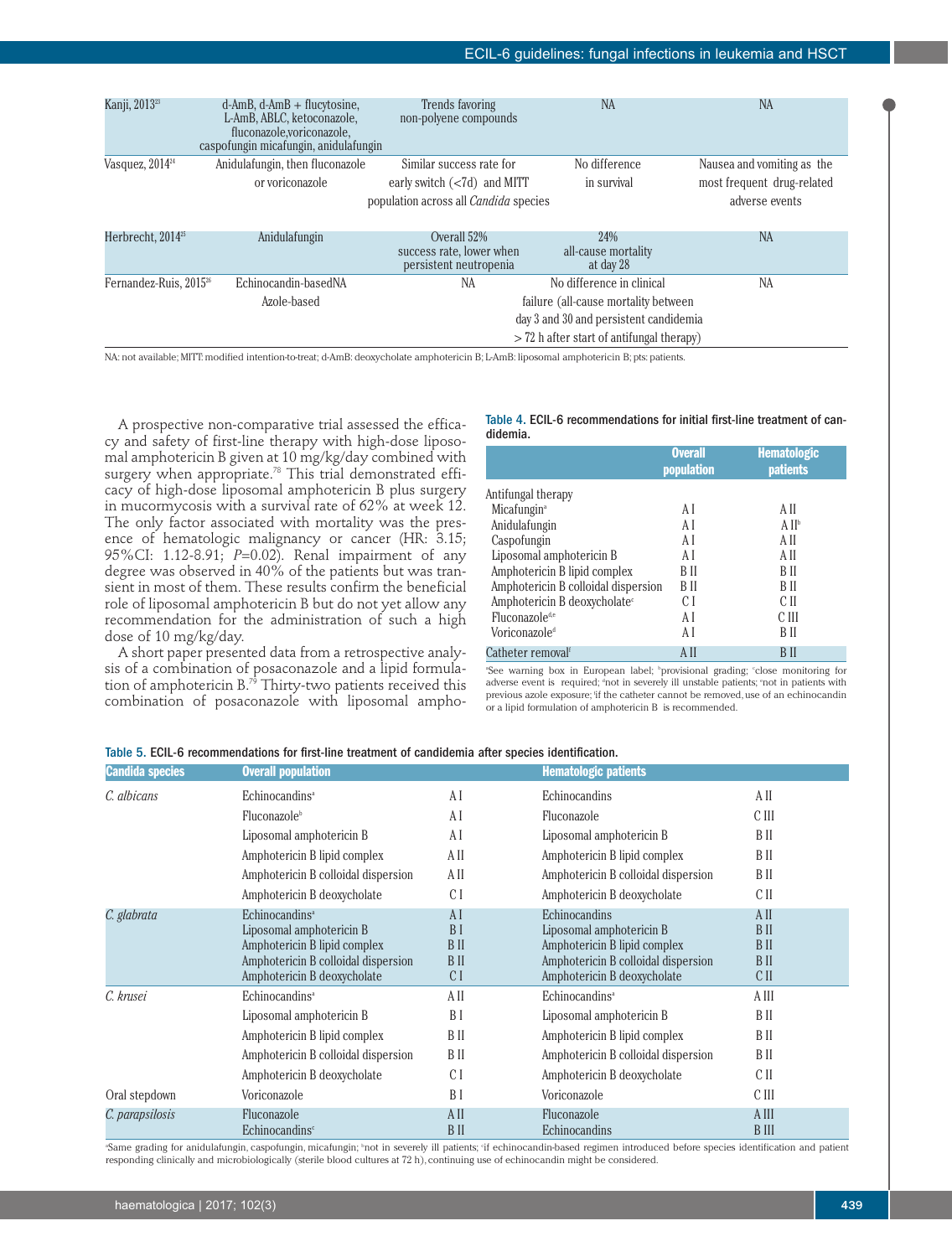tericin B ( $n=27$ ) or amphotericin B lipid complex ( $n=5$ ). Only 3 of them were treated with this combination in first line. Overall response rate was 56% but a large proportion of patients (59%) died before day 90. The low number of patients, the retrospective nature of the study, and the high mortality rate at day 90 only allowed for a B III recommendation for this combination for salvage therapy of mucormycosis (Table 10).

# **Discussion and conclusions**

An update of the ECIL antifungal treatment recommendations was needed as there were important new data, and also because of necessary changes in the ECIL grading system so as to be in harmony with other ECIL recommendations. The most important data for invasive candidiasis came from a large review of patients included in 7

# Table 6. Trials for first-line therapy of invasive aspergillosis: main characteristics and outcome.

| $1st$ author,<br>year, reference | Type of<br>study                                   | <b>Patient</b><br>population                            | <b>Antifungal</b><br>agent<br>(daily dose)                                                                                                                                                                    | N of<br><b>nts</b> <sup>a</sup>     | <b>Mycological</b><br>documentation <sup>b</sup>  | Favorable <sup>c</sup><br>response<br>rate | 12-week<br><b>survival</b> |
|----------------------------------|----------------------------------------------------|---------------------------------------------------------|---------------------------------------------------------------------------------------------------------------------------------------------------------------------------------------------------------------|-------------------------------------|---------------------------------------------------|--------------------------------------------|----------------------------|
| Ellis, 1998 <sup>38</sup>        | <b>RCT</b>                                         | Hematologic malignancy,                                 | L-AmB $(1 \text{ mg/kg})$                                                                                                                                                                                     | 41                                  | 8 (20%)                                           | 58%                                        | $58\%$ <sup>d</sup>        |
|                                  |                                                    | <b>HSCT</b>                                             | L-AmB $(4 \text{ mg/kg})$                                                                                                                                                                                     | 46                                  | 12 (26%)                                          | 54%                                        | $51\%$ <sup>d</sup>        |
| Caillot, 2001 <sup>39</sup>      | Prospective,<br>non-comparative                    | Hematologic malignancy,<br>HSCT, other IS condition     | Itraconazole<br>(iv, $2x200$ for 2 days then 200 for<br>12 days then oral 2x200 mg)                                                                                                                           | 31                                  | 14 (45%)                                          | 48%                                        | 87%                        |
| Bowden, 2002 <sup>40</sup>       | RCT, double blind                                  | Hematologic malignancy,                                 | d-AmB (1-1.5 mg/kg)                                                                                                                                                                                           | 86                                  | 81 (94%)                                          | $35\%$ <sup>d</sup>                        | 45% <sup>d</sup>           |
|                                  |                                                    | HSCT, other IS condition,<br>COPD                       | $ABCD$ (6 mg/kg)                                                                                                                                                                                              | 88                                  | 75 (85%)                                          | $35\%$ <sup>d</sup>                        | $50\%$ <sup>d</sup>        |
| Herbrecht, 2002 <sup>41</sup>    | <b>RCT</b>                                         | Hematologic malignancy,<br>HSCT, other IS conditions    | d-AmB $(1-1.5 \text{ mg/kg})$<br>Voriconazole (iv, 2x6<br>mg/kg on day 1 then 2x4<br>mg/kg then oral 2x200 mg)                                                                                                | 133<br>144                          | 84 (63%)<br>98 (68%)                              | 32%<br>53%                                 | 58%<br>71%                 |
| Candoni, 2005 <sup>42</sup>      | Prospective,<br>non-comparative                    | Hematologic malignancy,<br><b>HSCT</b>                  | Caspofungin                                                                                                                                                                                                   | 32                                  | NA                                                | 56%                                        | 53% <sup>e</sup>           |
| Cornely, 2007 <sup>43</sup>      | RCT, double blind                                  | Hematologic malignancy,<br>HSCT, other IS condition     | $L$ -AmB $(3 \text{mg/kg})$<br>L-AmB (10 mg/kg for<br>14 days then 3 mg/kg)                                                                                                                                   | 107 <sup>f</sup><br>94 <sup>f</sup> | 41 $(40\%)$ <sup>s</sup><br>36 (39%) <sup>s</sup> | 50%<br>46%                                 | 72%<br>59%                 |
| Viscoli, 2009 <sup>44</sup>      | Prospective,<br>non-comparative                    | Hematologic<br>malignancy                               | Caspofungin<br>$(70 \text{ on day 1}$ then $50 \text{ mg})$                                                                                                                                                   | 61                                  | 61 (100%)                                         | 33%                                        | 53%                        |
| Herbrecht, 2010 <sup>45</sup>    | Prospective,<br>non-comparative                    | Allogeneic HSCT                                         | Caspofungin                                                                                                                                                                                                   | 24                                  | 24 (100%)                                         | 42%                                        | 50%                        |
| Cornely, 2011 <sup>46</sup>      | Prospective<br>dose-escalation<br>study            | Hematologic<br>malignancy, HSCT,<br>other IS condition  | Caspofungin (70-200 mg)                                                                                                                                                                                       | 46                                  | 26 (57%)                                          | 57%                                        | 72%                        |
| Herbrecht, 2015 <sup>48</sup>    | Post-hoc analysis<br>of study published<br>in 2002 | Hematologic<br>malignancy, HSCT,<br>other IS conditions | d-AmB $(1-1.5 \text{ mg/kg})$<br>Voriconazole (iv, 2x6<br>mg/kg on day 1 then<br>2x4 mg/kg then oral 2x200 mg)                                                                                                | 164<br>179                          | 113 (69%)<br>124 (69%)                            | 19%<br>51%                                 | 55%<br>70%                 |
| Marr, 2015 <sup>50</sup>         | RCT, double blind                                  | Hematologic                                             | Voriconazole (iv, 2x6                                                                                                                                                                                         | 142                                 | 142 (100%)                                        | 43%                                        | 61%                        |
|                                  |                                                    | malignancy, HSCT                                        | mg/kg on day 1 then<br>$2x4$ mg/kg then oral $2x300$ mg)<br>Voriconazole (iv, 2x6 mg/kg on<br>day 1 then 2x4 mg/kg then<br>oral $2x300$ mg) + Anidulafungin<br>$(200 \text{ on day 1}$ then $100 \text{ mg})$ | 135                                 | 135 (100%)                                        | 33%                                        | 71%                        |
| Maertens, 2015 <sup>51</sup>     | RCT, double blind                                  | Hematologic<br>malignancy, HSCT,<br>other IS condition  | Isavuconazole (2x200<br>on day 1 and 2 then 200 mg)<br>Voriconazole (iv, 2x6 mg/kg on day 1<br>then 2x4 mg/kg then oral 2x200 mg)                                                                             | 143 <sup>h</sup><br>129h            | 143<br>129 <sup>h</sup>                           | 62%<br>60%                                 | 70%<br>66%                 |

«Numbers of patients refer to the modified intent to treat population when available or to the intent to treat population; "includes positive microscopy or culture from relevant sites,positive histopathology,or positive galactomannan in serum,BAL or CSF as defined by EORTC/MSG 2008 criteria®; favorable response rate includes only complete and partial responses; <sup>4</sup>two-month survival rates; <sup>4</sup>intent to treat population; <sup>e</sup>time point not specified (median follow up 10 months); <sup>f</sup>includes also other mold infections (4 and 2 in 3 mg/kg and 10 mg/kg arm,respectively); <sup>s</sup>after exclusion of the 6 other mold infections; "includes also a few *non-Aspergillus* invasive mold diseases (5 in isavuconazole arm and 6 in voriconazole arm) and non-identified invasive mold disease (14 in isavuconazole arm and 15 in voriconazole arm). ABCD: amphotericin B colloidal dispersion; ABLC: amphotericin B lipid complex; COPD: chronic obstructive pulmonary disease; d-AmB: deoxycholate amphotericin B; HSCT: hematopoietic stem cell transplant; IS: immunosuppressive (including steroids therapy); L-AmB: liposomal amphotericin B; pt(s): patient(s); RCT: randomized controlled trial.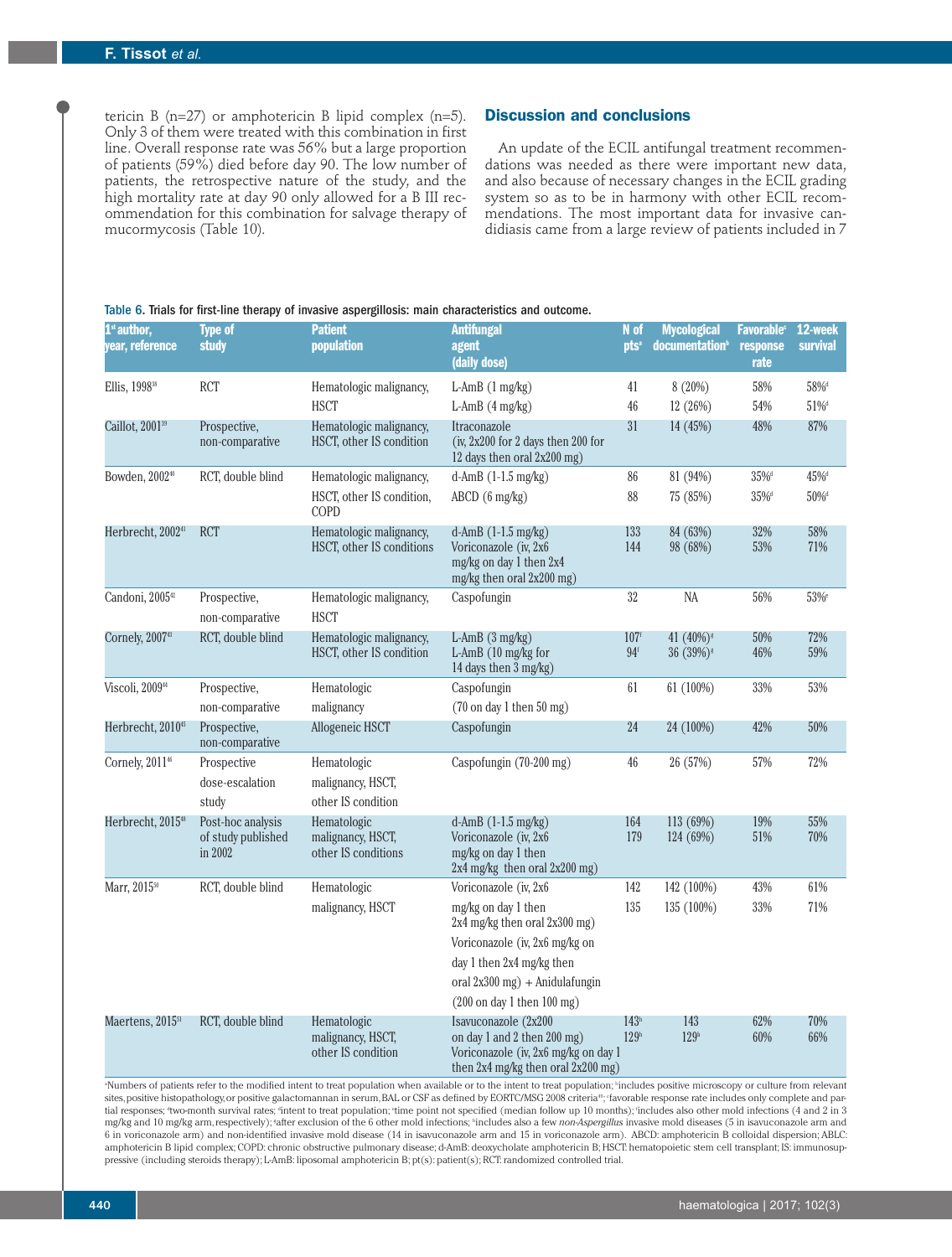# Table 7. ECIL-6 recommendations for first-line treatment of invasive aspergillosis.

|                                                                    | <b>Grade</b>    | <b>Comments</b>                                    |
|--------------------------------------------------------------------|-----------------|----------------------------------------------------|
| Voriconazole <sup>a</sup>                                          | ΑI              | Daily dose: 2x6 mg/kg on day 1 then 2x4 mg/kg      |
|                                                                    |                 | (initiation with oral therapy: C III)              |
| Isavuconazole                                                      | ΑI              | As effective as voriconazole and better tolerated  |
| Liposomal amphotericin B                                           | B I             | Daily dose: 3 mg/kg                                |
| Amphotericin B lipid complex                                       | B II            | Daily dose: 5 mg/kg                                |
| Amphotericin B colloidal dispersion                                | $\mathcal{C}$ 1 | Not more effective than d-AmB but less nephrotoxic |
| Caspofungin                                                        | C <sub>II</sub> |                                                    |
| Itraconazole                                                       | C III           |                                                    |
| Combination voriconazole <sup><math>a</math></sup> + anidulafungin | C I             |                                                    |
| Other combinations                                                 | C III           |                                                    |
| Recommendation against use<br>Amphotericin B deoxycholate          | ΑI              | Less effective and more toxic                      |

a Monitoring of serum levels is indicated.In the absence of sufficient data for first-line monotherapy, anidulafungin,micafungin and posaconazole have not been graded.

#### Table 8. ECIL-6 recommendations for salvage therapy of invasive aspergillosis.

|                              | <b>Grade</b> | <b>Comments</b>                         |
|------------------------------|--------------|-----------------------------------------|
| Liposomal amphotericin B     | B II         | No data on voriconazole failure         |
| Amphotericin B lipid complex | B II         | No data on voriconazole failure         |
| Caspofungin                  | B II         | No data on voriconazole failure         |
| Itraconazole                 | C III        | Insufficient data                       |
| Posaconazole <sup>a</sup>    | B II         | No data on voriconazole failure         |
| Voriconazole <sup>a</sup>    | B II         | If not used in first-line               |
| Combination                  | B II         | Various studies and conflicting results |

a Monitoring of serum levels is indicated, especially if posaconazole oral suspension is used.

major trials. <sup>22</sup> The multivariate analysis now allows a very strong recommendation in favor of an echinocandin for the first-line therapy of candidemia irrespective of the underlying predisposing factors. The controversy on the beneficial role of catheter removal can now be considered to be resolved. The most interesting new data were the publication of a first-line combination study in invasive aspergillosis and the results of a randomized comparative trial comparing isavuconazole to voriconazole. *Aspergillus* guidelines now include the results of these 2 clinical trials and should help clinicians in their treatment decision making. Since few new data have been published since the last ECIL guidelines, no major changes were made to mucormycosis management. Importantly, the posology and indication of antifungal agents reported in the current guidelines do not necessarily reflect those licensed by the European Medicines Agency (EMA), but are the result of a consensus-based analysis of available literature within the ECIL group.

There has been controversy about some discrepancies between the ECIL-5 and the ESCMID recommendations for invasive aspergillosis in hematologic patients. These differences were identified during a joint meeting and an ESCMID representative was invited to discuss them at the ECIL-6 meeting. Most differences were minor and mostly reflected a difference in grading system. The ECIL *Aspergillus* recommendations are restricted to hematologic patients who represent more than 90% of the patients

included in the major clinical trials. $^{41,43,50,51}\rm{No}$  subgroup of hematologic patients deserving specific recommendation for *Aspergillus* infection treatment has been identified by the ECIL group. In contrast, the ESCMID group had a broader approach considering all other conditions predisposing to invasive aspergillosis, grading the diagnostic procedures, and including environmental measures in the prevention, also providing a grade for specific infection sites. In addition, the ESCMID group also segregated the hematologic patients into subgroups and provided specific grading for each of them, with usually weaker recommendations when there was not a sufficient number of patients with these specific underlying conditions included in the clinical studies. Finally, and importantly, some data were not available at the time of the ECIL-5 meeting but were in the public domain when the ESCMID group met. In September 2015, the ECIL-6 group was able to incorporate the new data, and this has helped to reduce the apparent differences with the ESCMID guidelines. Therefore, neither the ECIL group nor the ESCMID group felt any change other than this update was required.

*Collaborators: Agrawal Samir, United Kingdom; Akova Murat, Turkey; Alanio Alexandre, France; Aljurf Mahmoud, Saudi Arabia; Averbukh Dina, Israel; Barnes Rosemary, United Kingdom; Blennow Ola, Sweden; Bochud Pierre Yves, Switzerland; Bouza Emilio, Spain; Bretagne Stephane, France; Bruggemann Roger, Netherlands; Calandra Thierry, Switzerland;*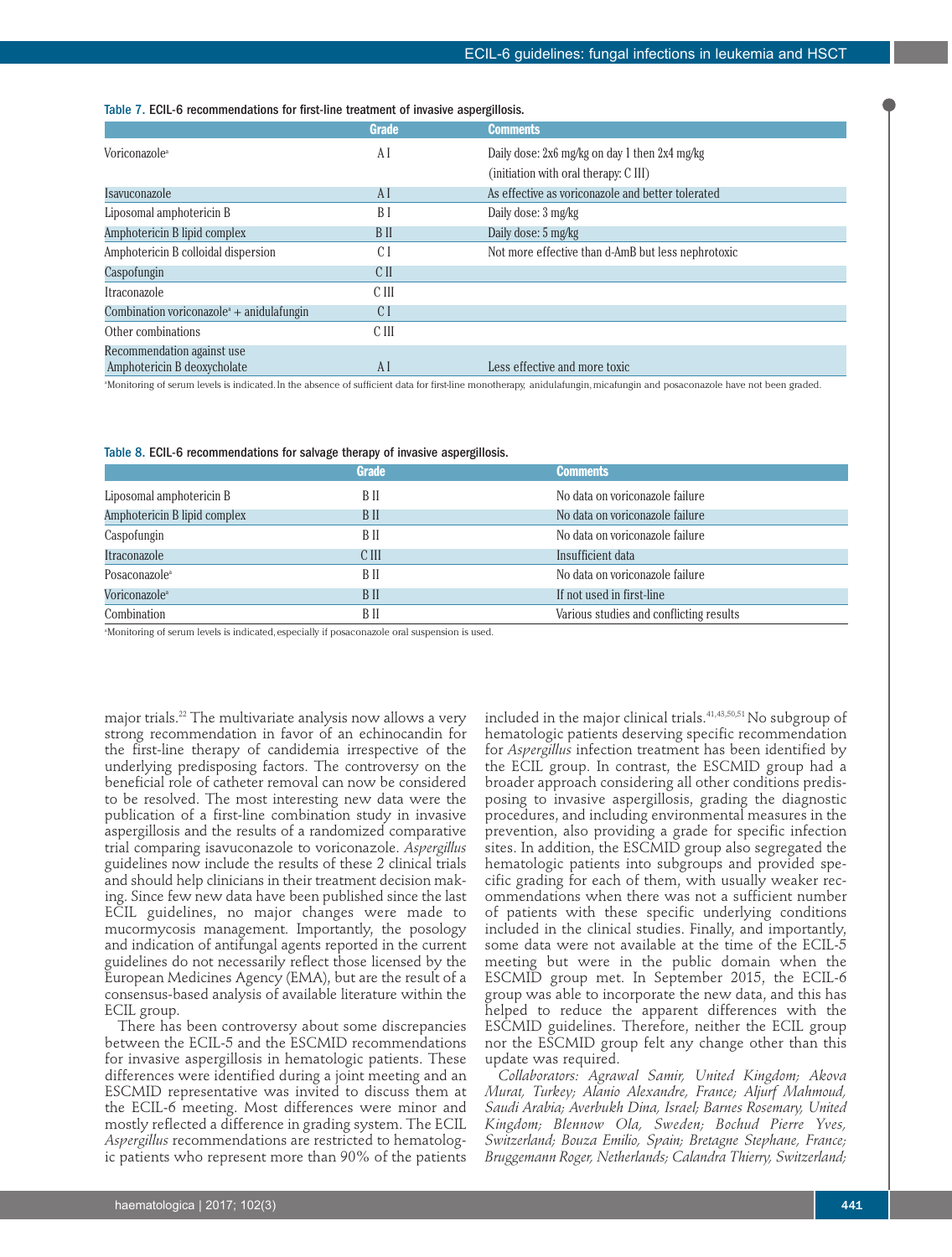# Table 9. ECIL-6 recommendations for first-line therapy of mucormycosis.

|                                                 | <b>Grade</b> | <b>Comments</b>                                                                                            |
|-------------------------------------------------|--------------|------------------------------------------------------------------------------------------------------------|
| Management includes antifungal therapy, surgery |              |                                                                                                            |
| and control of underlying conditions            | A II         | Multidisciplinary approach is required                                                                     |
| Antifungal therapy                              |              |                                                                                                            |
| Amphotericin B deoxycholate                     | C II         |                                                                                                            |
| Liposomal amphotericin B                        | B II         | Daily dose: 5 mg/kg. Liposomal amphotericin B should be preferred in CNS<br>infection and/or renal failure |
| Amphotericin B lipid complex                    | B II         |                                                                                                            |
| Amphotericin B colloidal dispersion             | C II         |                                                                                                            |
| Posaconazole                                    | C III        | No data to support its use as first-line treatment. Alternative when                                       |
|                                                 |              | amphotericin B formulations are absolutely contraindicated.                                                |
| Combination therapy                             | C III        |                                                                                                            |
|                                                 |              |                                                                                                            |
| Control of underlying condition                 | A II         | Includes control of diabetes, hematopoietic growth factor if neutropenia,                                  |
|                                                 |              | discontinuation/tapering of steroids, reduction of immunosuppressive therapy                               |
| Surgery                                         |              |                                                                                                            |
| Rhino-orbito-cerebral infection                 | A II         |                                                                                                            |
| Soft tissue infection                           | A II         |                                                                                                            |
| Localized pulmonary lesion                      | B III        |                                                                                                            |
| Disseminated infection                          | C III        | Surgery should be considered on a case by case basis, using a                                              |
|                                                 |              | multi-disciplinary approach                                                                                |
| Hyperbaric oxygen                               | C III        |                                                                                                            |
| Recommendation against use                      |              |                                                                                                            |
| Combination with deferasirox                    | A II         |                                                                                                            |
| CNS: central nervous system.                    |              |                                                                                                            |

#### Table 10. ECIL-6 recommendations for salvage and maintenance therapy of mucormycosis.

|                                                                                      | <b>Grade</b> | Comments                                                                                                                                        |
|--------------------------------------------------------------------------------------|--------------|-------------------------------------------------------------------------------------------------------------------------------------------------|
| Salvage therapy                                                                      |              |                                                                                                                                                 |
| Management includes antifungal therapy, control<br>of underlying disease and surgery | A II         |                                                                                                                                                 |
| Posaconazole                                                                         | B II         |                                                                                                                                                 |
| Combination of lipid amphotericin B and caspofungin                                  | B III        |                                                                                                                                                 |
| Combination of lipid amphotericin B and posaconazole                                 | B III        |                                                                                                                                                 |
| Maintenance therapy                                                                  |              |                                                                                                                                                 |
| Posaconazole                                                                         | B III        | Overlap of a few days with first-line therapy to obtain appropriate serum<br>levels. Monitoring of serum levels might be indicated <sup>a</sup> |

a Both comments apply to the oral solution but may not apply to the solid oral formulation.

*Carratalà Jordi, Spain; Castagnola Elio, Italy; Cesaro Simone, Italy; Cordonnier Catherine, France; Cornely Oliver, Germany; Dalianis Tina, Sweden; De La Camara Rafael, Spain; Donnelly Peter Joseph, Netherlands; Drgona Lubos, Slovakia; Duarte Rafael, Spain; Einsele Hermann, Germany; Engelhard Dan, Israel; Ferreira Isabelina, Portugal; Fox Christopher, United Kingdom; Girmenia Corrado, Italy; Groll Andreas, Germany; Hauser Philippe, Switzerland; Heldal Dag, Norway; Helweg-Larsen Jannik, Denmark; Herbrecht Raoul, France; Hirsch Hans, Switzerland; Hubacek Petr, Czech Republic; Johnson Elizabeth M, United Kingdom; Kibbler Christopher, United Kingdom; Klyasova Galina, Russian Federation; Koskenvuo Minna, Finland; Kouba Michal, Czech Republic; Kullberg Bart-Jan, Netherlands; Lagrou Katrien, Belgium; Lewis Russel, Italy; Ljungman Per, Sweden; Maertens Johan, Belgium; Mallet Vincent, France; Marchetti Oscar, Switzerland; Martino Rodrigo, Spain; Maschmeyer Georg, Germany; Matos Olga, Portugal; Melchers Willem, Netherlands; Mikulska Malgorzata, Italy; Munoz Patricia, Spain; Nucci Marcio,*

*Brazil; Orasch Christina, Switzerland; Padoin Christophe, France; Pagano Livio, Italy; Pagliuca Antonio, United Kingdom; Penack Olaf, Germany; Petrikkos Georgios, Greece; Racil Zdenek, Czech Republic; Ribaud Patricia, France; Rinaldo Christine H, Norway; Robin Christine, France; Roilides Emmanuel, Greece; Rovira Montserrat, Spain; Schellongowski Peter, Austria; Sedlacek Petr, Czech Republic; Sinko Janos, Hungary; Skiada Anna, Greece; Slavin Monica, Australia; Styczynski Jan,Poland; Tissot Frédéric, Switzerland; Van Boemmel Florian, Germany; Viscoli Claudio, Italy; Von Lilienfeld-Toal Marie, Germany; Ward Katherine, United Kingdom.*

# *Acknowledgments*

*The authors and contributors thank the group GL-Events, Lyon, France, for the organization of the meeting. They also thank Valérie Rizzi-Puechal (Pfizer), France; Markus Rupp (MSD), Germany; Sonia Sanchez (Gilead Sciences), UK; Anne-Therese Witschi (Basilea), Switzerland; Lorraine Tweddle (Astellas), UK.*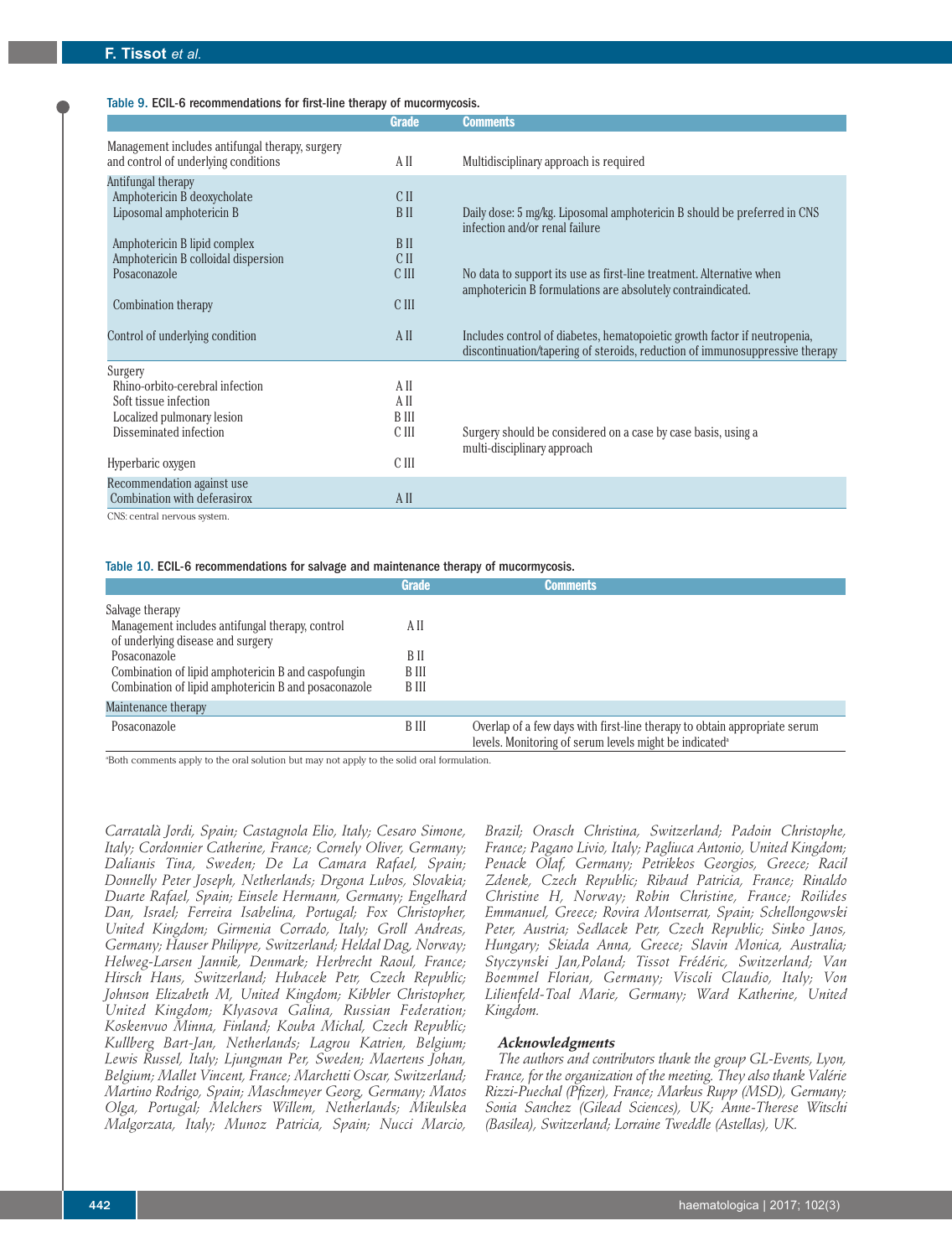#### **References**

- 1. Herbrecht R, Flückiger U, Gachot B, Ribaud P, Thiebaut A, Cordonnier C. Treatment of invasive Candida and invasive Aspergillus infections in adult haematological patients. Eur J Cancer Suppl. 2007;5(2):49-59.
- 2. Maertens J, Marchetti O, Herbrecht R, et al. European guidelines for antifungal management in leukemia and hematopoietic stem cell transplant recipients: summary of the ECIL 3--2009 update. Bone Marrow Transplant. 2011;46(5):709-718.
- 3. Skiada A, Lanternier F, Groll AH, et al. Diagnosis and treatment of mucormycosis in patients with hematological malignancies: guidelines from the 3rd European Conference on Infections in Leukemia (ECIL 3). Haematologica. 2013;98(4):492-504.
- 4. Ullmann AJ. ESCMID guidelines for the diagnosis and treatment of Aspergillus diseases. Invasive aspergillosis in haematology and oncology. European Congress of Clinical Microbiology and Infectious Diseases. Barcelona, Spain, 2014: Abstract EW081.
- 5. Rex JH, Bennett JE, Sugar AM, et al. A randomized trial comparing fluconazole with amphotericin B for the treatment of candidemia in patients without neutropenia. Candidemia Study Group and the National Institute. N Engl J Med. 1994;331(20):1325- 1330.
- 6. Nguyen MH, Peacock JE Jr, Tanner DC, et al. Therapeutic approaches in patients with candidemia. Evaluation in a multicenter, prospective, observational study. Arch Intern Med. 1995;155(22):2429-2435.
- 7. Anaissie EJ, Darouiche RO, Abi-Said D, et al. Management of invasive candidal infections: results of a prospective, randomized, multicenter study of fluconazole versus amphotericin B and review of the literature. Clin Infect Dis. 1996;23(5):964-972.
- 8. Anaissie EJ, Vartivarian SE, Abi-Said D, et al. Fluconazole versus amphotericin B in the treatment of hematogenous candidiasis: a matched cohort study. Am J Med. 1996; 101(2):170-176.
- 9. Phillips P, Shafran S, Garber G, et al. Multicenter randomized trial of fluconazole versus amphotericin B for treatment of candidemia in non-neutropenic patients. Canadian Candidemia Study Group. Eur J Clin Microbiol Infect Dis. 1997;16(5):337-345.
- 10. Mora-Duarte J, Betts R, Rotstein C, et al. Comparison of caspofungin and amphotericin B for invasive candidiasis. N Engl J Med. 2002;347(25):2020-2029.
- 11. Rex JH, Pappas PG, Karchmer AW, et al. A randomized and blinded multicenter trial of high-dose fluconazole plus placebo versus fluconazole plus amphotericin B as therapy for candidemia and its consequences in nonneutropenic subjects. Clin Infect Dis. 2003;36(10):1221-1228.
- 12. DiNubile MJ, Hille D, Sable CA, Kartsonis NA. Invasive candidiasis in cancer patients: observations from a randomized clinical trial. J Infect. 2005;50(5):443-449.
- 13. Kullberg BJ, Sobel JD, Ruhnke M, et al. Voriconazole versus a regimen of amphotericin B followed by fluconazole for candidaemia in non-neutropenic patients: a randomised non-inferiority trial. Lancet. 2005;366(9495):1435-1442.
- 14. Ostrosky-Zeichner L, Kontoyiannis D, Raffalli J, et al. International, open-label, noncomparative, clinical trial of micafungin

alone and in combination for treatment of newly diagnosed and refractory candidemia. Eur J Clin Microbiol Infect Dis. 2005;24(10):654-661.

- 15. Kuse ER, Chetchotisakd P, da Cunha CA, et al. Micafungin versus liposomal amphotericin B for candidaemia and invasive candidosis: a phase III randomised double-blind trial. Lancet. 2007;369(9572):1519-1527.
- 16. Pappas PG, Rotstein CM, Betts RF, et al. Micafungin versus caspofungin for treatment of candidemia and other forms of inva-<br>sive candidiasis. Clin Infect Dis. sive candidiasis. Clin Infect Dis. 2007;45(7):883-893.
- 17. Reboli AC, Rotstein C, Pappas PG, et al. Anidulafungin versus fluconazole for invasive candidiasis. N Engl J Med. 2007;356(24):2472-2482.
- 18. Reboli AC, Shorr AF, Rotstein C, et al. Anidulafungin compared with fluconazole for treatment of candidemia and other forms of invasive candidiasis caused by Candida albicans: a multivariate analysis of factors associated with improved outcome. BMC Infect Dis. 2011;11:261.
- 19. Queiroz-Telles F, Berezin E, Leverger G, et al. Micafungin versus liposomal amphotericin B for pediatric patients with invasive candidiasis: substudy of a randomized doubleblind trial. Pediatr Infect Dis J. 2008;27(9):820-826.
- 20. Betts RF, Nucci M, Talwar D, et al. A Multicenter, double-blind trial of a highdose caspofungin treatment regimen versus a standard caspofungin treatment regimen for adult patients with invasive candidiasis. Clin Infect Dis. 2009;48(12):1676-1684.
- 21. Cornely OA, Marty FM, Stucker F, Pappas PG, Ullmann AJ. Efficacy and safety of micafungin for treatment of serious Candida infections in patients with or without malignant disease. Mycoses. 2011;54(6):e838-847.
- 22. Andes DR, Safdar N, Baddley JW, et al. Impact of treatment strategy on outcomes in patients with candidemia and other forms of invasive candidiasis: a patient-level quantitative review of randomized trials. Clin Infect Dis. 2012;54(8):1110-1122.
- 23. Kanji JN, Laverdiere M, Rotstein C, Walsh TJ, Shah PS, Haider S. Treatment of invasive candidiasis in neutropenic patients: systematic review of randomized controlled treat-<br>ment trials. Leuk Lymnhoma trials. Leuk Lymphoma. 2013;54(7):1479-1487.
- 24. Vazquez J, Reboli AC, Pappas PG, et al. Evaluation of an early step-down strategy from intravenous anidulafungin to oral azole therapy for the treatment of candidemia and other forms of invasive candidiasis: results from an open-label trial. BMC Infect Dis. 2014;14:97.
- 25. Herbrecht R, Conte U, Biswas P, Capparella MR, Aram J. Efficacy of anidulafungin in the treatment of invasive candidiasis in neutropenic patients: analysis of pooled data from five prospective studies. European Conference on Clinical Microbiology and Infectious Diseases. Barcelona, Spain, 2014: Abstract R692.
- 26. Fernandez-Ruiz M, Aguado JM, Almirante B, et al. Initial use of echinocandins does not negatively influence outcome in Candida parapsilosis bloodstream infection: a propensity score analysis. Clin Infect Dis. 2014;58(10):1413-1421.
- 27. Chalmers C, Gaur S, Chew J, et al. Epidemiology and management of candidaemia--a retrospective, multicentre study in five hospitals in the UK. Mycoses. 2011;54(6):e795-800.
- 28. Horn DL, Ostrosky-Zeichner L, Morris MI,

et al. Factors related to survival and treatment success in invasive candidiasis or candidemia: a pooled analysis of two large, prospective, micafungin trials. Eur J Clin Microbiol Infect Dis. 2010;29(2):223-229.

- 29. Nucci M, Anaissie E. Should vascular catheters be removed from all patients with candidemia? An evidence-based review. Clin Infect Dis. 2002;34(5):591-599.
- 30. Rodriguez D, Park BJ, Almirante B, et al. Impact of early central venous catheter removal on outcome in patients with candi-<br>daemia. Clin Microbiol Infect. Microbiol 2007;13(8):788-793.
- 31. Velasco E, Portugal RD. Factors prompting early central venous catheter removal from cancer patients with candidaemia. Scand J Infect Dis. 2011;43(1):27-31.
- 32. Rex JH, Bennett JE, Sugar AM, et al. Intravascular catheter exchange and duration of candidemia. NIAID Mycoses Study Group and the Candidemia Study Group. Clin Infect Dis. 1995;21(4):994-996.
- 33. Raad I, Hanna H, Boktour M, et al. Management of central venous catheters in patients with cancer and candidemia. Clin Infect Dis. 2004;38(8):1119-1127.
- 34. Garnacho-Montero J, Diaz-Martin A, Garcia-Cabrera E, Ruiz Perez de Pipaon M, Hernandez-Caballero C, Lepe-Jimenez JA. Impact on hospital mortality of catheter removal and adequate antifungal therapy in Candida spp. bloodstream infections. J Antimicrob Chemother. 2013;68(1):206-213.
- 35. Kucharikova S, Sharma N, Spriet I, Maertens J, Van Dijck P, Lagrou K. Activities of systemically administered echinocandins against in vivo mature Candida albicans biofilms developed in a rat subcutaneous model. Antimicrob Agents Chemother. 2013;57(5):2365-2368.
- 36. Seidler M, Salvenmoser S, Muller FM. Liposomal amphotericin B eradicates Candida albicans biofilm in a continuous catheter flow model. FEMS Yeast Res. 2010;10(4):492-495.
- 37. Shuford JA, Rouse MS, Piper KE, Steckelberg JM, Patel R. Evaluation of caspofungin and amphotericin B deoxycholate against Candida albicans biofilms in an experimental intravascular catheter infection model. J Infect Dis. 2006;194(5):710-713.
- 38. Ellis M, Spence D, de Pauw B, et al. An EORTC international multicenter randomized trial (EORTC number 19923) comparing two dosages of liposomal amphotericin B for treatment of invasive aspergillosis. Clin Infect Dis. 1998;27(6):1406-1412.
- 39. Caillot D, Bassaris H, McGeer A, et al. Intravenous itraconazole followed by oral itraconazole in the treatment of invasive pulmonary aspergillosis in patients with hematologic malignancies, chronic granulomatous disease, or AIDS. Clin Infect Dis. 2001;33(8):e83-90.
- 40. Bowden R, Chandrasekar P, White MH, et al. A double-blind, randomized, controlled trial of amphotericin B colloidal dispersion versus amphotericin B for treatment of invasive aspergillosis in immunocompromised patients. Clin Infect Dis. 2002;35(4):359-366.
- 41. Herbrecht R, Denning DW, Patterson TF, et al. Voriconazole versus amphotericin B for primary therapy of invasive aspergillosis. N Engl J Med. 2002;347(6):408-415.
- 42. Candoni A, Mestroni R, Damiani D, et al. Caspofungin as first line therapy of pulmonary invasive fungal infections in 32 immunocompromised patients with hematologic malignancies. Eur J Haematol. 2005;75(3):227-233.